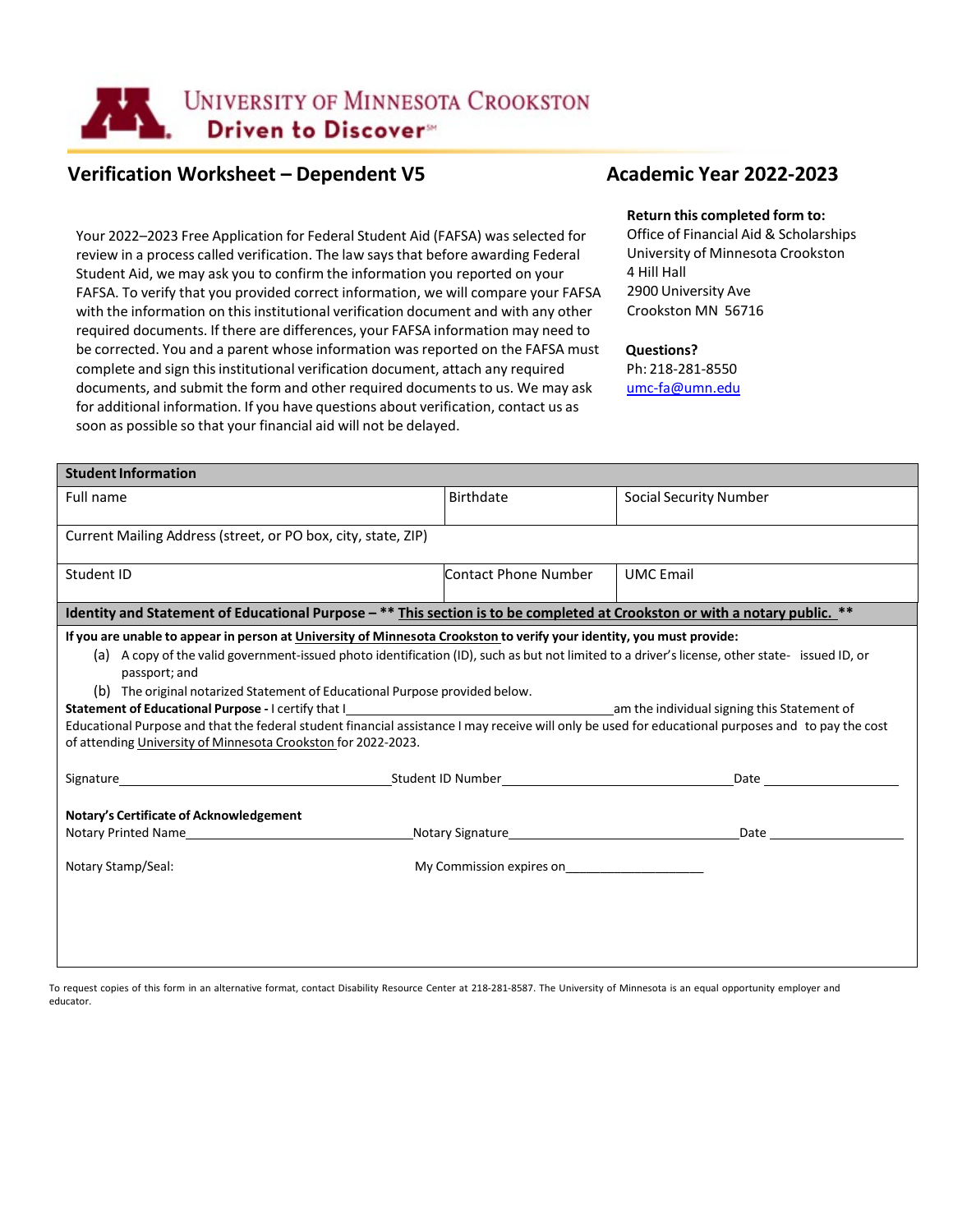## **Family Information**

List below the people in the parents' household. Include:

- **Yourself**.
- **Your parent(s)** (including a stepparent) even you don't live with the parents.
- **Your parents' other children** if they will provide more than half of their support from July 1, 2022, through June 30, 2023, or if the other children would be required to provide parental information if they were completing a FAFSA for 2022–2023. Include children who meet either of these standards even if the children do not live with the parents.
- **Other people if they now live with the parents** and the parents provide more than half of their support and will continue to provide more than half of their support through June 30, 2023.

For any household member, excluding the parents, who will be enrolled at least half time in a degree, diploma, or certificate program at an eligible postsecondary educational institution any time between July 1, 2022, and June 30, 2023, include the name of the college.

If more space is needed, provide a separate page with the student's name and ID number at the top.

| <b>First and Last Name</b> | Age | Relationship | College | Will be Enrolled at<br>Least Half Time<br>(Yes or No) |
|----------------------------|-----|--------------|---------|-------------------------------------------------------|
|                            |     | Self         |         |                                                       |
|                            |     |              |         |                                                       |
|                            |     |              |         |                                                       |
|                            |     |              |         |                                                       |
|                            |     |              |         |                                                       |
|                            |     |              |         |                                                       |

Note: We may require additional documentation if we have reason to believe that the information regarding the household members enrolled in eligible postsecondary educational institutionsisinaccurate.

| <b>Student Information</b> – please check one box below                                                                                                                    |                                                                                                                                                                                                                                                                                                                               |                        |                    |              |  |  |
|----------------------------------------------------------------------------------------------------------------------------------------------------------------------------|-------------------------------------------------------------------------------------------------------------------------------------------------------------------------------------------------------------------------------------------------------------------------------------------------------------------------------|------------------------|--------------------|--------------|--|--|
|                                                                                                                                                                            | <b>IRS Data Retrieval Tool (DRT)</b> – If you used the Link to IRS when you completed the FAFSA, check this box. If you had the option to link<br>and didn't, you can go back to FAFSA.ed.gov, log in, select "Make FAFSA Corrections," and navigate to the Financial Information section of<br>the form and Link to the IRS. |                        |                    |              |  |  |
|                                                                                                                                                                            | IRS Tax Return Transcript or Signed 1040 Tax Return, including schedules 1, 2, and 3 if filed - Attached<br>See instructions on requesting the IRS transcript below.                                                                                                                                                          |                        |                    |              |  |  |
| <b>Nontax Filers</b><br>You have not filed a 2020 Federal Income Tax Return. List your employer(s) and 2020 income on the table below. Attach a<br>copy of your $W-2(s)$ . |                                                                                                                                                                                                                                                                                                                               |                        |                    |              |  |  |
|                                                                                                                                                                            |                                                                                                                                                                                                                                                                                                                               | Employer's Name        | 2020 Amount Earned | W-2 Attached |  |  |
|                                                                                                                                                                            |                                                                                                                                                                                                                                                                                                                               |                        |                    |              |  |  |
|                                                                                                                                                                            |                                                                                                                                                                                                                                                                                                                               |                        | \$                 |              |  |  |
|                                                                                                                                                                            |                                                                                                                                                                                                                                                                                                                               | I did not work in 2020 |                    |              |  |  |